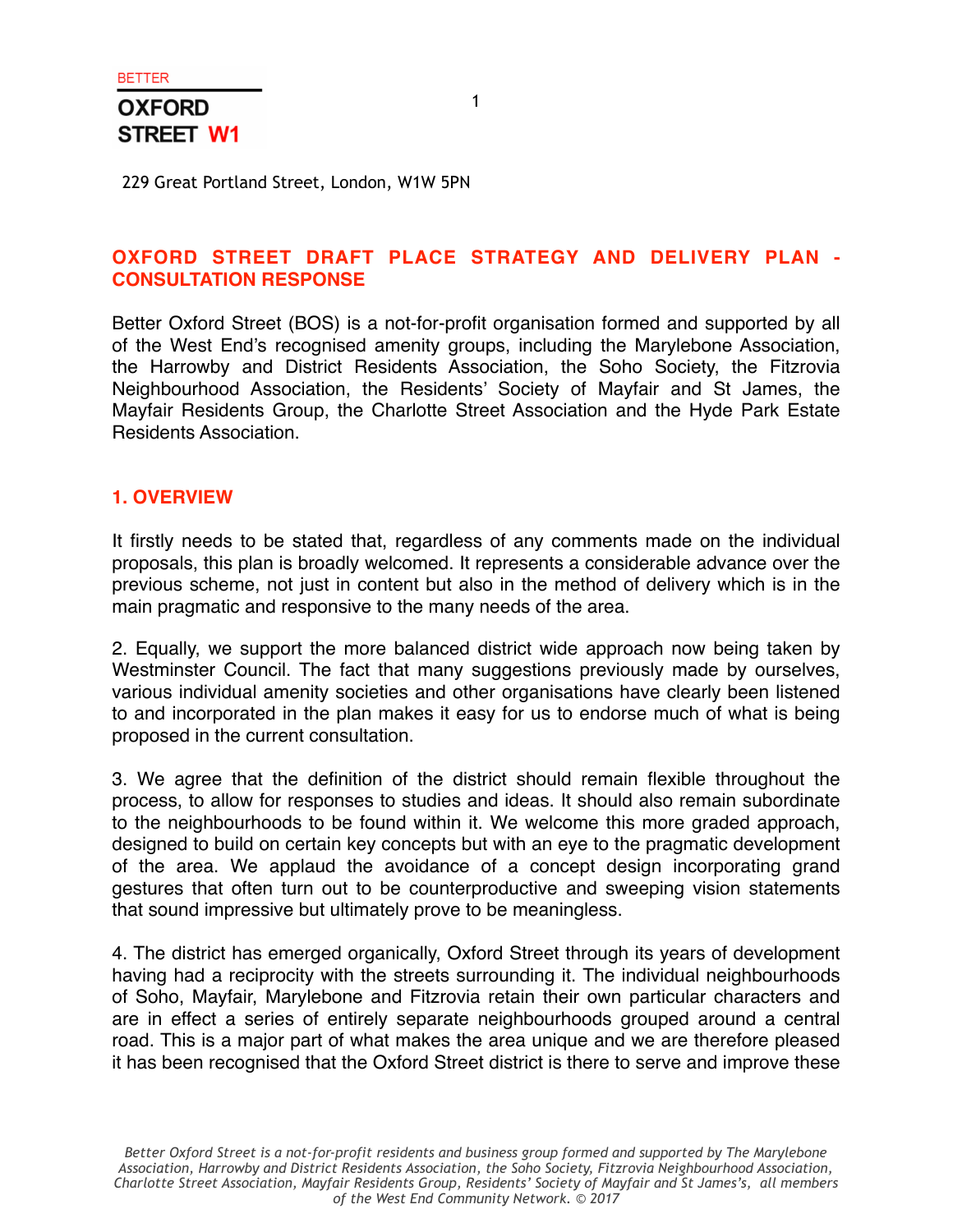areas, not the other way round. To this end, any future development needs to be practical, balanced and incremental to reflect this.

5. Further the comments below are made understanding that this is an engagement exercise and that the proposals set out are just proposals and that more detail will follow on the ideas that are selected in due course; when no doubt there will be further opportunities for comment.

6. We anticipate that a methodology by then will have been developed to justify those proposals that are to be taken forward. For instance, traffic modelling which has not yet been carried out, would be necessary to show the effects on traffic displacement for various suggestions such as the closing of minor streets, part closure of Oxford Street, closure of Oxford Circus, and any restriction of the available carriageway on Oxford Street - if any of these ideas were actually be taken further. We have also assumed that there will be the opportunity for further consultations on the details of the proposals that do emerge from the present exercise.

### **2. OUR RESPONSE**

1. It is noted that there are some differences between the two documents that we have used to inform our response to this consultation: the 146 page *Oxford Street Place Strategy and Delivery Plan Cabinet Report version draft 17.10.18 - mainly only available* online, and the shorter, more widely circulated: *Oxford Street Place Strategy and Delivery Plan - The Future of Oxford Street*.

2. The latter document is the more widely published and the one handed out at the consultations. We have chosen to refer to his unless specifically otherwise stated.

3. We have divided our comments into two sections to reflect the breakdown within the Westminster document.

4. Firstly on the Place Strategy: we have not attempted a comprehensive analysis of the strategy as this is unnecessary - we are in agreement with many points, such as: freight and waste consolidation, public realm improvements, air quality improvements, greening, improved accessibility and street management - and others we can accept without comment.

5. Secondly on the Delivery plan: we find the majority of specific proposals set out in the Delivery Plan broadly acceptable or desirable. We expect any details and issues with this to be dealt with by individual amenity societies whose areas they affect.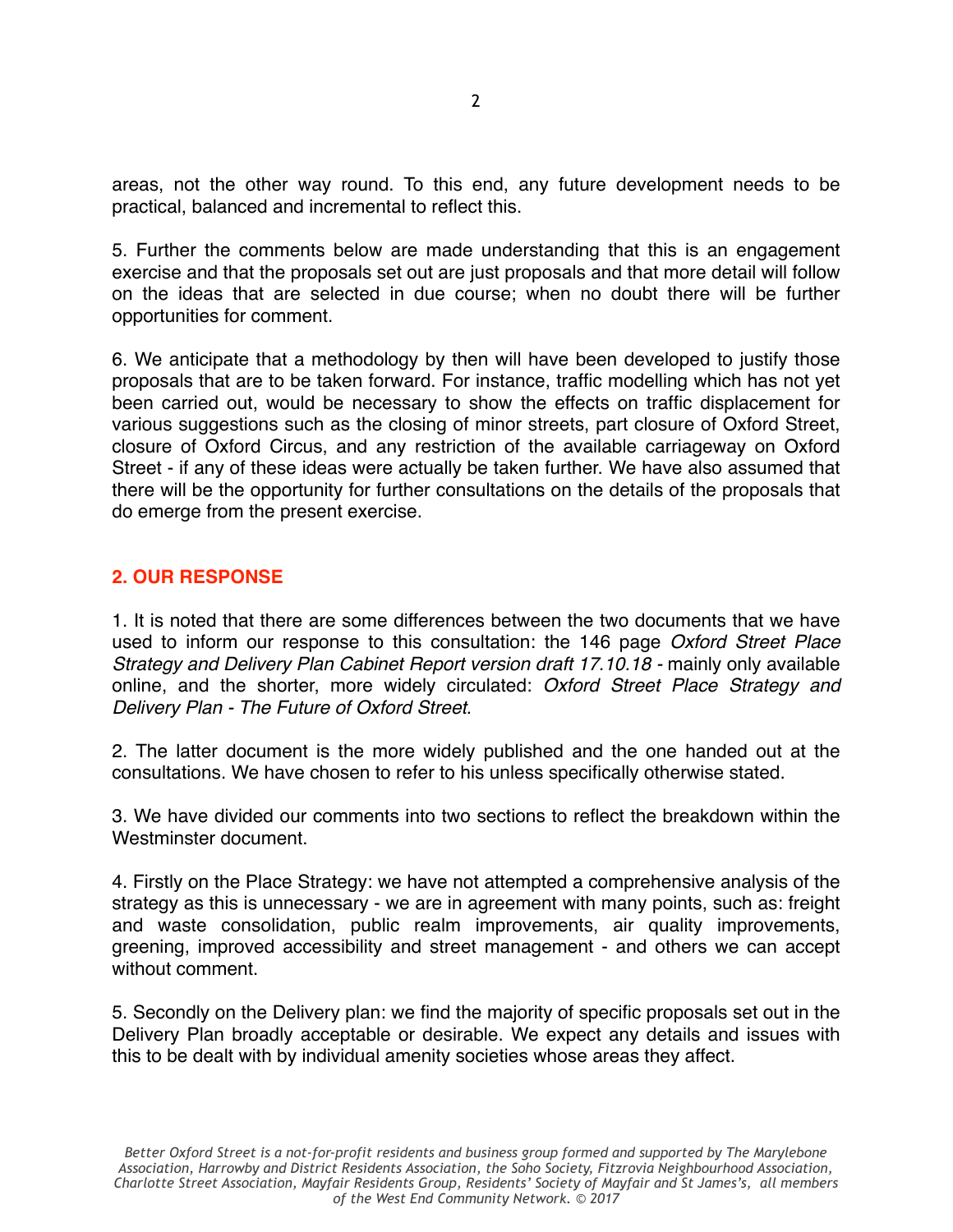6. However we have found it necessary to raise a few significant concerns that have emerged in the details of the plan. They are limited to the proposals for Oxford Street itself which would result in outcomes that we previously understood had been unambiguously abandoned by the Council; proposals that appear to contradict previous statements made by the Council and that even appear to contradict parts of the present Strategy.

7. We note that in the introduction reference is made to "*the area's historic neighbourhoods that sets it aside from national and international rivals".* It must not be forgotten that the very reason that these areas are historic and unique is because they were not just places where people shopped and worked, but where they lived and where they continue to do so.

### **3. THE CONSULTATION AND ONLINE SURVEY**

We are concerned that certain very significant proposals: those that advocate the closing or restricting of Oxford Street, have been buried in a large amount of detail about much else. Given their relative importance to residents and businesses, and given that they would reintroduce in part what was widely found to be unacceptable in the previous scheme, they needed to be more clearly stated. They will not generate much local comment if their import is not understood and that will not be readily apparent to most at the consultation stage, particularly where they contradict what has been stated elsewhere by the Council about keeping the road open. The vast majority of residents will have had quite enough of Oxford Street consultations. They will have heard that the pedestrianisation threat has been withdrawn and that will be enough for them. Thus, there will be a natural tendency to inertia and a reluctance to read and respond to the detail. It would be a mistake however to interpret this as approval for any schemes similar to those previously rejected.

2. Conversely, we are concerned that the closure proposals could generate a higher response from the national pedestrianisation lobby groups such as Living Streets. They have highlighted the traffic removal suggestions on their website and encourage their members to respond en masse in their own words in favour of it - having learnt to avoid the previous template responses.

3. Accordingly a significant response from those who do not know the area with an ideological commitment to pedestrianisation could distort the true level of genuine responses from those who live and work in the area. It will therefore be important to identify the locality of the responses and to separate them accordingly.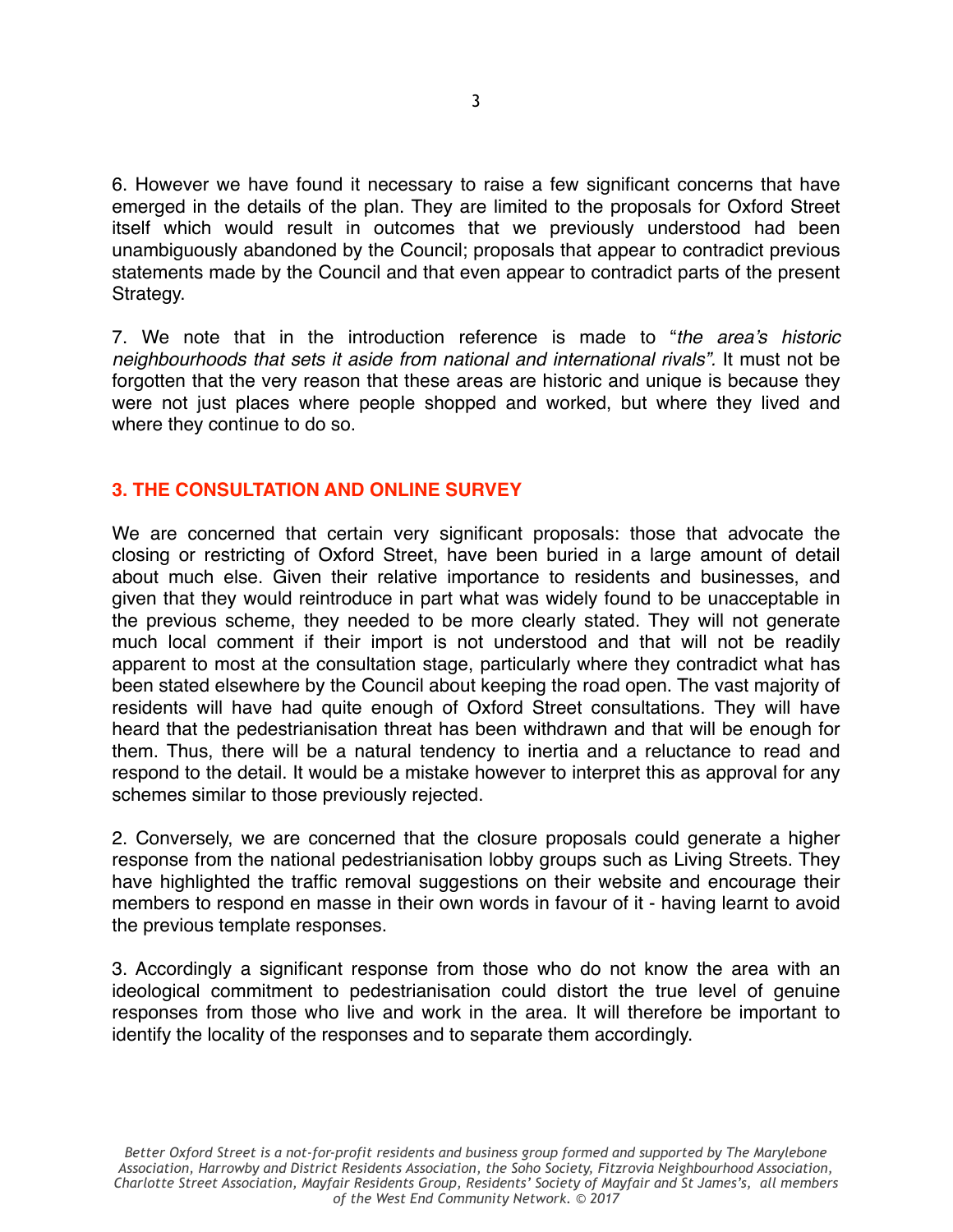4. Further, on the subject of the online consultation response, we are concerned that it is lengthy and difficult to navigate and hard to understand what is being asked about which proposal and when. This is further aggravated by the use of different terms in the online questionnaire to the Place Strategy. The whole thing lacks the clarity to enable it to be used quickly and effectively by the average respondent - and to go into the detail required will challenge the patience of all save the most committed.

5. In summary, all this could well result in the absence of substantial adverse comment on those issue that we list as of concern but this cannot be relied on as consent to proposals that have not been clearly stated in the first place and which then have been made unnecessarily difficult to respond to.

## **4. THE PLACE STRATEGY - CHALLENGES FACING THE DISTRICT**

1. We are in agreement with the list of challenges facing the district and we would single out as the greatest present challenge: poor air quality. All our associations wish to make it clear that they find the present level of air quality in central London unacceptable. Residents are very keen to see an overall reduction in total numbers of vehicles coming into the area and would be keen to see concrete proposals for achieving this, both through emerging policies in this Strategy and in the City Plan; presumably mainly through partnership with central government and TfL. But not entirely, for instance, the Marylebone Low Emission Neighbourhood has achieved a modest reduction in older diesel vehicles visiting the neighbourhood through selective parking tariffs.

2. No proposals for reductions in total vehicle numbers emerged from the previous TfL led consultation which instead relied heavily on the discredited theory of traffic evaporation - that once a road is closed the traffic will go away. Residents know however that it simply goes down the adjacent streets that have not been closed. The only real solution to improving air quality is to avoid blocking or closing any more streets and concentrate on reducing absolute vehicle numbers.

3. We would regard the second greatest challenge as accessibility. The significant reduction of buses could, and already is, resulting in the loss of easy access to and through Oxford Street by some large and important groups: the elderly and disabled, shoppers with prams or young children, night workers and all those who for whatever reason do not wish to travel by tube, or cannot afford to do so on a regular basis. Our research revealed that there is a sizeable number of workers who cannot afford the more expensive tube fares.

4. The third greatest challenge, which we would list under the poor quality of the public realm, is rubbish collection. If this cannot be got right, and at present it clearly cannot,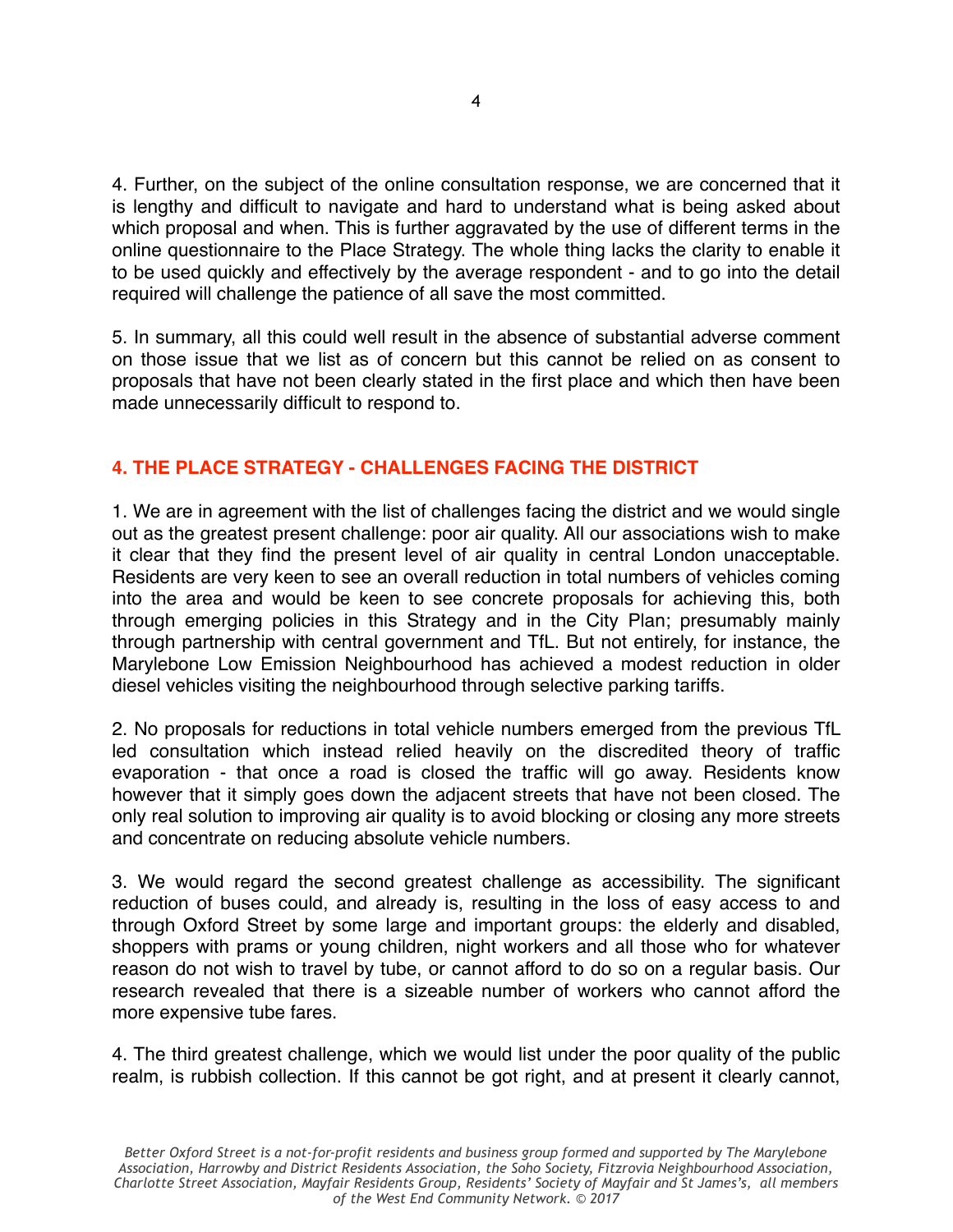then it hardly matters how much is spent on new granite slabs and other street improvements, the area will still be unpleasant for pedestrians. It is an obvious point and one that should not even need to be stated, but it is an issue that all our member amenity societies have lobbied Westminster Council on over very many years, and over all this time it has not been effectively tackled.

5. We would also suggest an additional challenge facing the district to be listed:

*Achieving a balance between residents, businesses and those who visit the district***:** The four neighbourhoods making up the Oxford Street district have many businesses and visitors but they are also home to many thousands of residents. The character of the area is drawn from this mix and this in turn makes it a desirable destination for its visitors. Great care is needed to maintain this balance and to ensure that proposals are not taken forward that will be to the detriment of one or more of these groups.

# **5. THE PLACE STRATEGY - THE 12 AREA WIDE PRINCIPLES**

1. We are in agreement with the 12 Area Wide Principles but for the reasons stated above we would like to see one further principle added:

*To protect and nurture the different neighbourhoods within the area and safeguard residential amenity.*

## **6. THE PLACE STRATEGY - THE THREE PRINCIPLES SPECIFIC TO OXFORD STREET**

1. We support the three principles specific to Oxford Street. We note that the third of these principles states that; "*Oxford Street is to remain an important transport corridor for the West End".*

2. This statement is not compatible with unduly restricting the traffic flow on Oxford Street.

3. The crux of the problem with the previous scheme, and the main reason it met with such widespread opposition, coalesced around the multiple problems (detailed at length in our response to the previous consultation) that would have come from closing Oxford Street and the resulting traffic displacement onto neighbouring roads. **An overriding principle of any new scheme should therefore be, as Westminster Council has**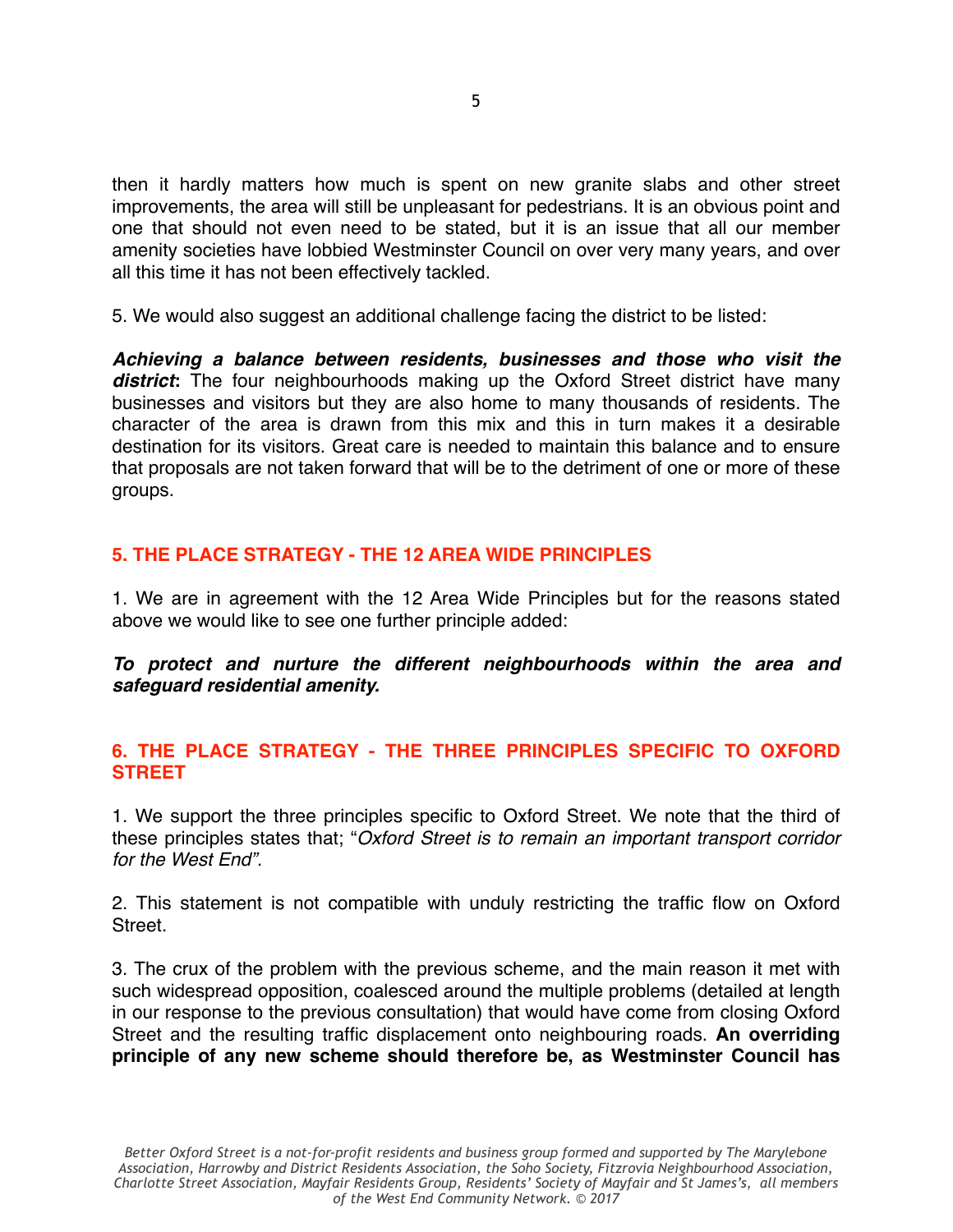**previously stated it was, to avoid any proposals that will result in diverting significant amounts of traffic away from Oxford Street into neighbouring areas.**

# **7. THE PLACE STRATEGY - THE KEY PROPOSALS**

1. We are supportive of these — with two significant exceptions:

2. A. Reduction of the width of the road on Oxford Street.

**CONCERN - that this would result in displacement of much of the existing traffic through neighbouring roads.** Whilst understanding the reasons for this we do not feel that a single carriageway would work in this context. It would create havoc for the many deliveries and waste collections that go on in it. It would be unsafe for cyclists and would further aggravate the congestion caused by pedicabs (which unfortunately we have to assume will be there for the foreseeable future - as all attempts to remove them over the last ten years have failed).

3. The resulting congestion will mean displacement, particularly of taxis, vans and lorries to neighbouring streets and increased pollution. The anxiety about this effectively caused the collapse of the Mayor's TfL scheme; it is what we were promised any future scheme would avoid. Protecting the surrounding neighbourhood from traffic displacement is further claimed to be one of the objectives of this Strategy.

4. We would therefore be unable to support this proposal and would ask that, at the very minimum, if the carriageway is to be significantly reduced, the option of shared space, pull-ins for deliveries, etc., is incorporated within the scheme, although this would still not improve the situation for cyclists.

5. We assume that no reduction of carriageway space is contemplated between Marble Arch and Orchard Street due to the amount of additional traffic in that part of Oxford Street.

6. B. Create areas of high pedestrian priority on Oxford Street.

.

"*In high stress areas where the widening and decluttering of footways is insufficient to address safety problems, consider reduction, restriction or removal of traffic at appropriate times of the day*". Oxford Street Place Strategy and Delivery Plan - The Future of Oxford Street.

**CONCERN - that to restrict or remove all traffic from Oxford Street apart from buses at certain times of the day is in effect to close it for part of the day to all vehicles other than buses.** This is what Westminster Council said it would not do and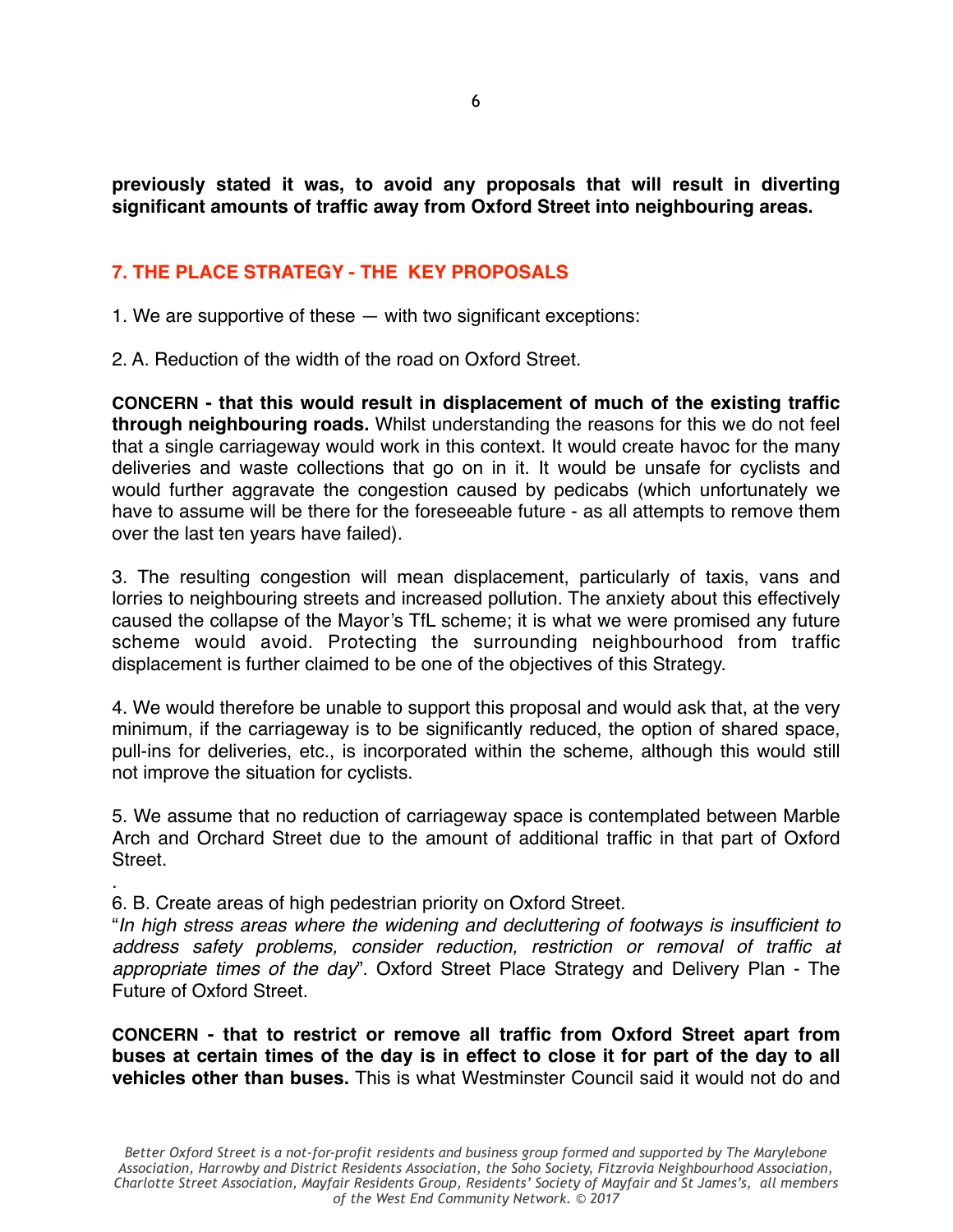what residents fought a prolonged campaign prior to this against it doing. It would therefore be in breach of Westminster's promises to the electorate made only a few months ago.

7. The headline quote from WCC on departing from the previous TfL scheme was that the Mayor's plan had been abandoned and that Oxford Street was to remain open to traffic and that is repeated in the Council's previous Cabinet Report on Oxford Street. It is again repeated in the present report - it features as one of the 3 principles specific to Oxford Street outlined in the Strategy - "*to maintain Oxford Street's role as an important traffic corridor in the West End".* Removal of traffic at certain times of the day on a regular basis is not compatible with this principle.

8. We do however recognise the opening of the Elizabeth Line, when it finally happens (and this appears an increasingly distant prospect), will bring with it increased numbers which necessitate that the Council takes active and effective steps to ensure pedestrian safety. This should not however include pre-emptive regular road closures based on unproven extrapolated pedestrian figures, as we have set out at some length in the previous Oxford Street consultation. We appreciate however that it could be desirable to look at temporary reductions in the amount of traffic, other than buses, at times of exceptionally high footfall for certain parts of the street, for example on certain days in the lead up to the Christmas period. We would be happy to explore with the Council the possible ways this could be made to work without undue disruption to the surrounding neighbourhoods.

9. Otherwise, pedestrian comfort can be accommodated by a variety of other methods many of which are outlined in the Strategy: decluttering pavements, pavement widening in places, and drawing footfall on to side streets by a variety of measures. Further the Elizabeth Line stations do not open out to Oxford Street directly, but to Dean Street, Hanover Square and Davies Street, which, as the Strategy itself states, will radically alter the way people move across the district.

10. We note that the ideas put forward are called proposals, obviously because that is all that they are at present - proposals out for consultation, and that issues arising from them will be listened to and taken into account before any final decision is made. They are also as yet unevidenced by any the technical work necessary, including traffic modelling, to assess their viability.

### **8. THE PLACE STRATEGY - THE FOUR CHALLENGES TO THE AREA**

We are in agreement with the 4 challenges to the area as stated - with the following proviso on part Challenge 4 - c*reating a district that is accessible*: the significant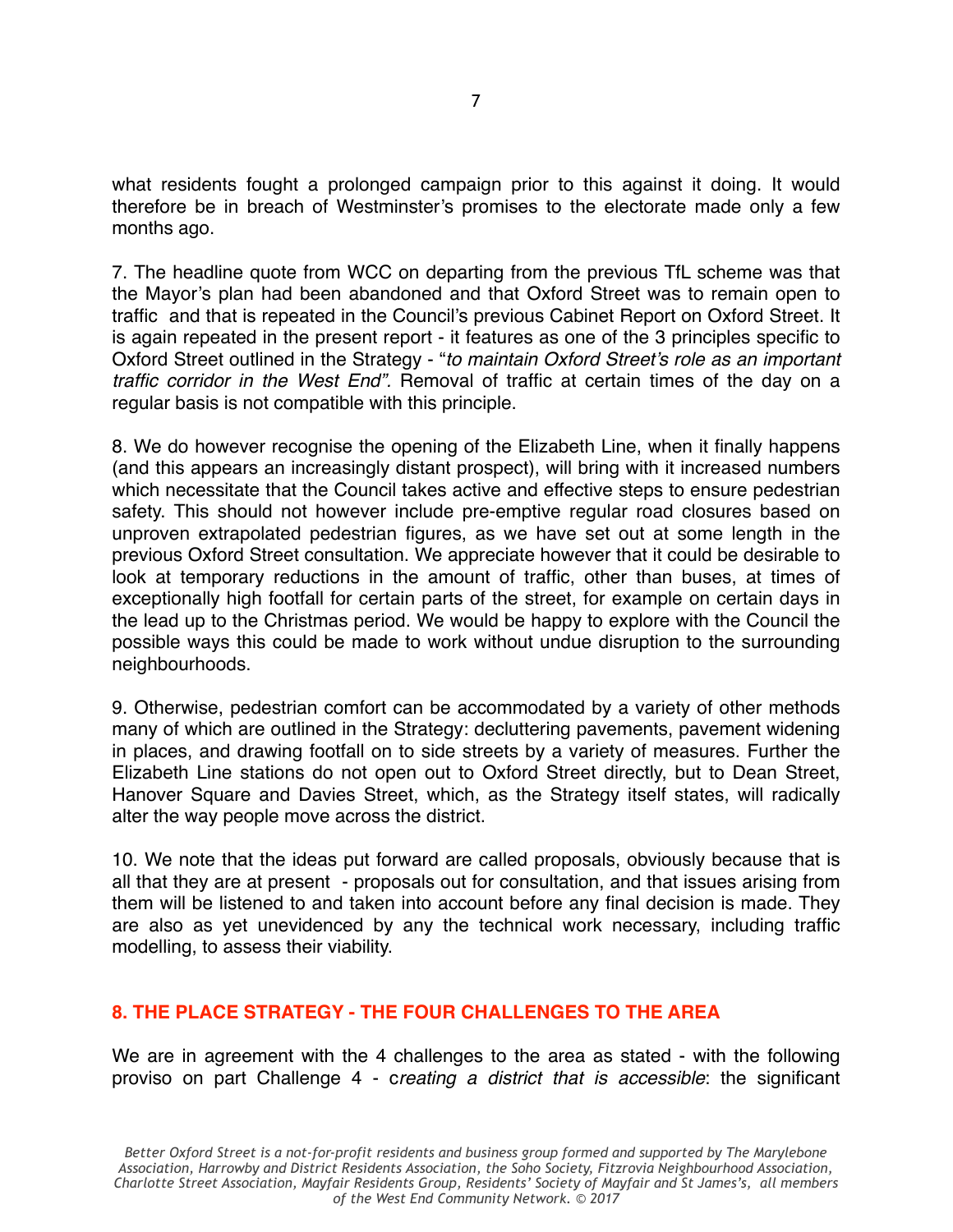reduction of buses could, and already is, resulting in the loss of easy access to and through Oxford Street. We are concerned that further reduction in buses and routes will be counterproductive and make travel very difficult, particularly at peak times. In addition its affect on certain user groups is harmful (see 4.3 above). It is however recognised that the provision of bus routes through and to Oxford Street is controlled by TfL and that their actions are governed by current economic imperatives. Having said that, the first of the 14 Principles in the Cabinet Report version includes - *"retaining access on Oxford Street to buses".*

2. Concerning the proposals for a safety and management plan: we would not only endorse this but regard it as crucial to the smooth and successful running of everything else proposed. Effective management has been wanting in many areas in the past and it will not be achieved in the future without additional resources. Many of the suggestions made in the Strategy will only succeed with the correct management measures directly built in. Pocket Parks, to give just one example, cannot just be built and left, otherwise they rapidly become run down and shoddy and little better than open air toilets.

3. The Cabinet Report under management goes into more detail and we would single out and support two statements in it as of particular importance:

 *"enhance on-street presence and the capability to respond to or intervene against illegal practices and bad behaviour"* CABINET REPORT VERSION · 17,10,18

*"Develop policies to improve effective management of key issues and lobby Government for legislative change where required, for example regarding the appropriate management of Pedicabs".* CABINET REPORT VERSION · 17,10,18

5. But with management must come effective enforcement. Without this all else could fail, for this reason we feel that it should be elevated to a proposal and could be added to point 10 in the Area Wide Principles:

"*Have an improved management plan to ensure that the district is safe and well maintained and it is recognised that effective and well funded enforcement is key to this"*

6. We note that a budget of £150 million over the next three years has been set aside to bring forward all the proposals and we would be interested to see a breakdown on anticipated expenditure, particularly the distinction made between the sums going to capital costs and those going to management costs.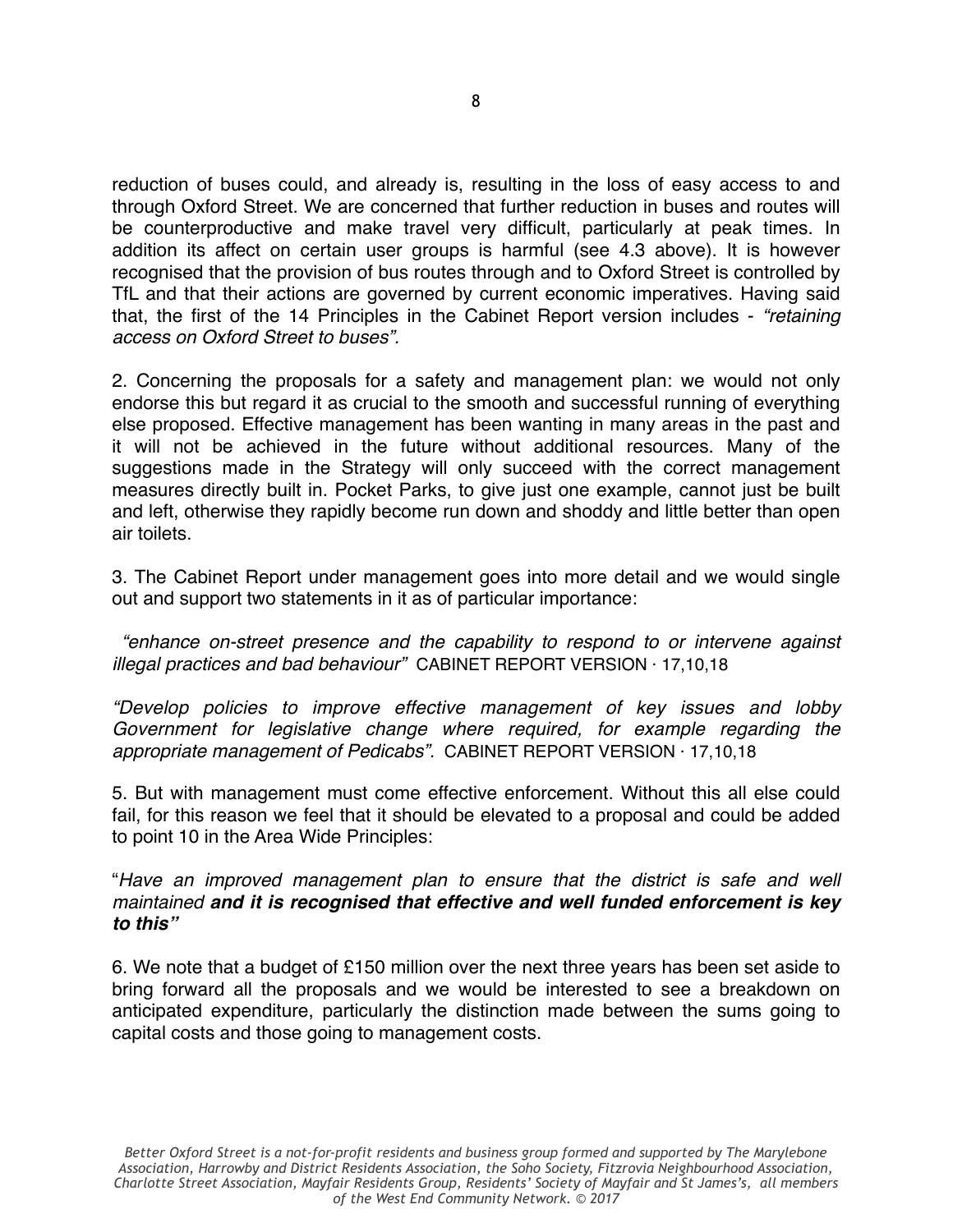7. The total scheme, depending on how many projects are ultimately undertaken, will no doubt exceed this sum and it has already been stated that Westminster Council will be looking for a certain percentage of funding to come from outside sources. We assume that this will be primarily the business sector as the Mayor has now specifically stated that the TfL funding for Oxford Street will now be allocated elsewhere. We would like to know the level of contributions that WCC are at present anticipating and where the funding is expected to come from. Some obvious sources are assumed to be: Business Improvement Districts, the Great Estates, and developers, possibly through CIL payments.

## **9. THE DELIVERY PLAN - ZONE 18 - MARBLE ARCH**

1. *"Around Marble Arch and the islands to address the long standing severance of Marble Arch from Oxford Street and Hyde Park. Alternative alignment of roads could unlock opportunities to introduce a gateway space at the western end of the district and a more direct connection to Hyde Park."* CABINET REPORT VERSION · 17,10,18

2. We support the majority of the proposals as set out, particularly the proposal to review the location of coach stops around Marble Arch and seek to identify proposals that improve ease of access to coach services and relocate coach stops from unsuitable locations such as Portman Street.

3. We note that there is no detail given on any proposals for re-alignment of traffic in the area, apart from recognising some of the difficulties in doing this. It is also noted that the difficulties are compounded by the fact that TfL owns this section of road.

4. We wonder if it is worth exploring with TfL the possibility of the removal of Tyburn Way to enable the formation of a single area which could be quite effectively screened off with judicious planting. This road runs between the two islands and at present only appears to serve as a space for bus stands. These stands could be then be reallocated to the west side of the West Island, perhaps by constructing a pull-in area. Failing that, consideration could be given to a pedestrian crossing, or even a bridge, between the two islands.

5. On the present proposals we have 2 concerns, as listed below:

6. **CONCERN - over creating a playground on the West Island.** Whilst we support the intention to create more play areas we question the suitability of this location. This area will still essentially remain a roundabout for a large amount of polluting traffic and as such does not appear to be a desirable place to put a children's playground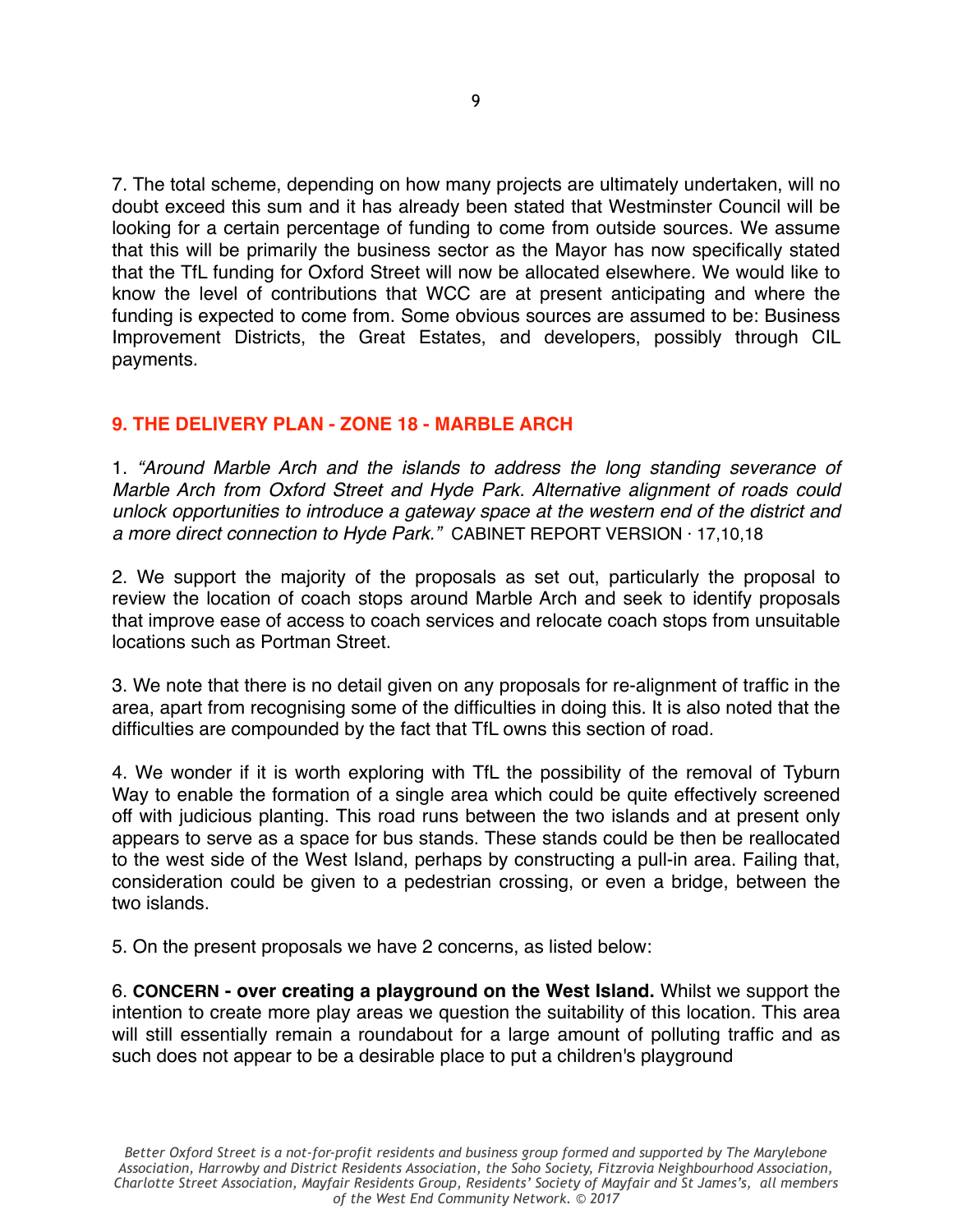7. **CONCERN - over Tfl removal of certain bus routes** - this will result in more crowded bus stops around Marble Arch as people will need to disembark to change buses to get to their destinations. We wonder if some of this could be alleviated be relocating some of the existing bus stops.

#### **10. THE DELIVERY PLAN - ZONE 59 - CAVENDISH SQUARE**

1. We are supportive of the creation of a playground and landscape improvements and redesign, however:

2. **CONCERN - over the loss of all parking spaces in the underground car park.** Whilst we fully support the improvements to the Square we are worried that this proposal, which is not fundamental to the concept, will create considerably more pressure on parking spaces in the immediate area. Particularly as the only other car park nearby, in Welbeck Street, has now closed, to be replaced by a hotel.

3. It should be noted that if everyone is forced to on-street parking then those drivers unable to use the computerised telephone parking system necessary for it will be unable to park anywhere, even if they could find a space. This is not a desirable outcome as many in this group need to use a car to visit the area for medical reasons.

### **11. THE DELIVERY PLAN - ZONE 10 - OXFORD CIRCUS**

**1. CONCERN - that the Council Leader's promise to residents and one of the 3 Oxford Street principles is being breached by this proposal -** to keep Oxford Street open to traffic and not be pedestrianised:

*"In recent council elections local people also essentially rejected pedestrianisation through the ballot box…Westminster Council has taken the pedestrianisation of Oxford Street off the table for good and we have informed the Mayor and TfL of our decision"*  Leader of the Council and Cabinet Member for Placeshaping and Planning.

*"Oxford Street will continue to provide a route for 2 way traffic and not be pedestrianised"*

Oxford Street Place Strategy and Delivery Plan - The Future of Oxford Street.

2. Westminster Council have made it clear both during the election and since that pedestrianisation was off the table - but here is a proposal to pedestrianise a significant part of Oxford Street.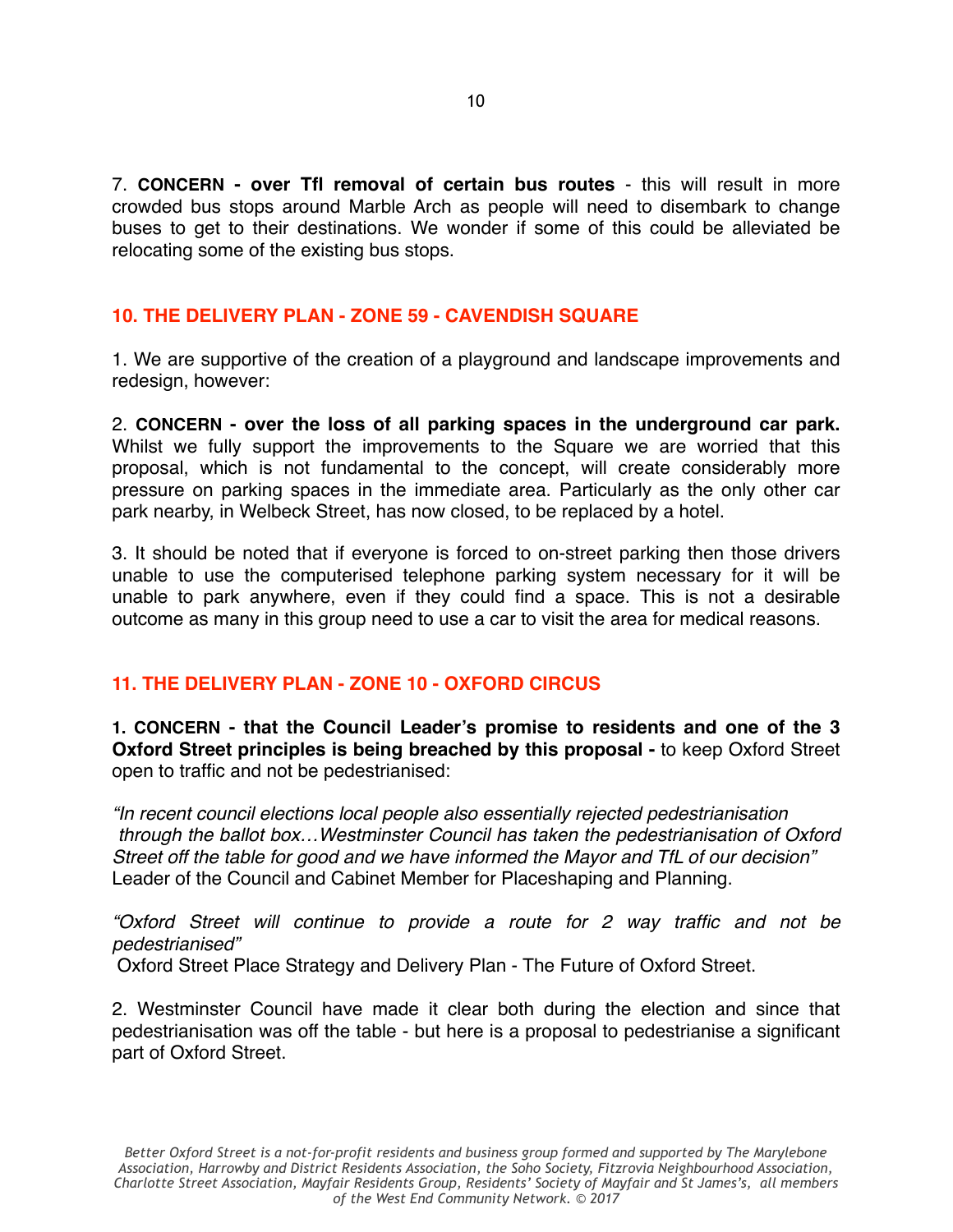3. It is also in breach of a further strategy proposal: *"Protecting neighbourhoods from vehicles that could be displaced by any improvement work".* CABINET REPORT VERSION · 17.10.18

4. In routing all traffic around neighbouring roads this proposal is reintroducing pedestrianisation by recreating a miniature version of the previous scheme - that is creating a needless diversion around a straight line. More pollution and congestion will be generated by forcing vehicles to travel at least 3 times as far to get round Oxford Circus rather than through it. The extra time and hassle that this route entails would inevitably deter bus users from using it due to the extra time added to the journey would result in traffic displacement through neighbouring areas by taxis and other vehicles trying to avoid it. This is turn will lead to extra pollution generated by the needless increases in journey lengths and resulting queues.

5. If buses and other vehicles are to be kept on Oxford Street, then they should be able to travel all the way along Oxford Street. Removing left and right bus turns at Oxford Circus to allow for the extra space may be required for pavement improvements to cater for times of high capacity and this is what we had understood was the original proposal for Oxford Circus.

6. Now this proposal appears to permanently close Oxford Circus to all east-west traffic. Yet this is the very area that, as a result of the opening of the Elizabeth Line, is forecast to have some of the pedestrian pressure removed and to see a relative decline in numbers. The new Bond Street/Hanover Square stations will take on many of the journeys that previously terminated at Oxford Circus. And this will continue into the future - on WCC's own figures by 2023 numbers at Bond Street will be up by 22%, at Tottenham Court Road by 25%, whereas the increase forecast for Oxford Circus is 6%.

7. Only in 2009, £5 million was spent in upgrading Oxford Circus to the new diagonal crossing and since then it has become one of the roads most famous features. At the time Westminster Council welcomed this as a major triumph in accommodating safely the many numbers of pedestrians in the area. The figures have not changed appreciably since then.

8. It is therefore proposed to close the one part of Oxford Street that has been most recently upgraded at considerable expense, with the one station in Oxford Street that is forecast to have a relative drop in footfall in the future.

9. Although it is recognised more needs to be done we would have hoped that this could be realised within the context of the improvements already made. Further, the proposals for Oxford Circus seem to be in conflict with the Strategy's own aspirations for John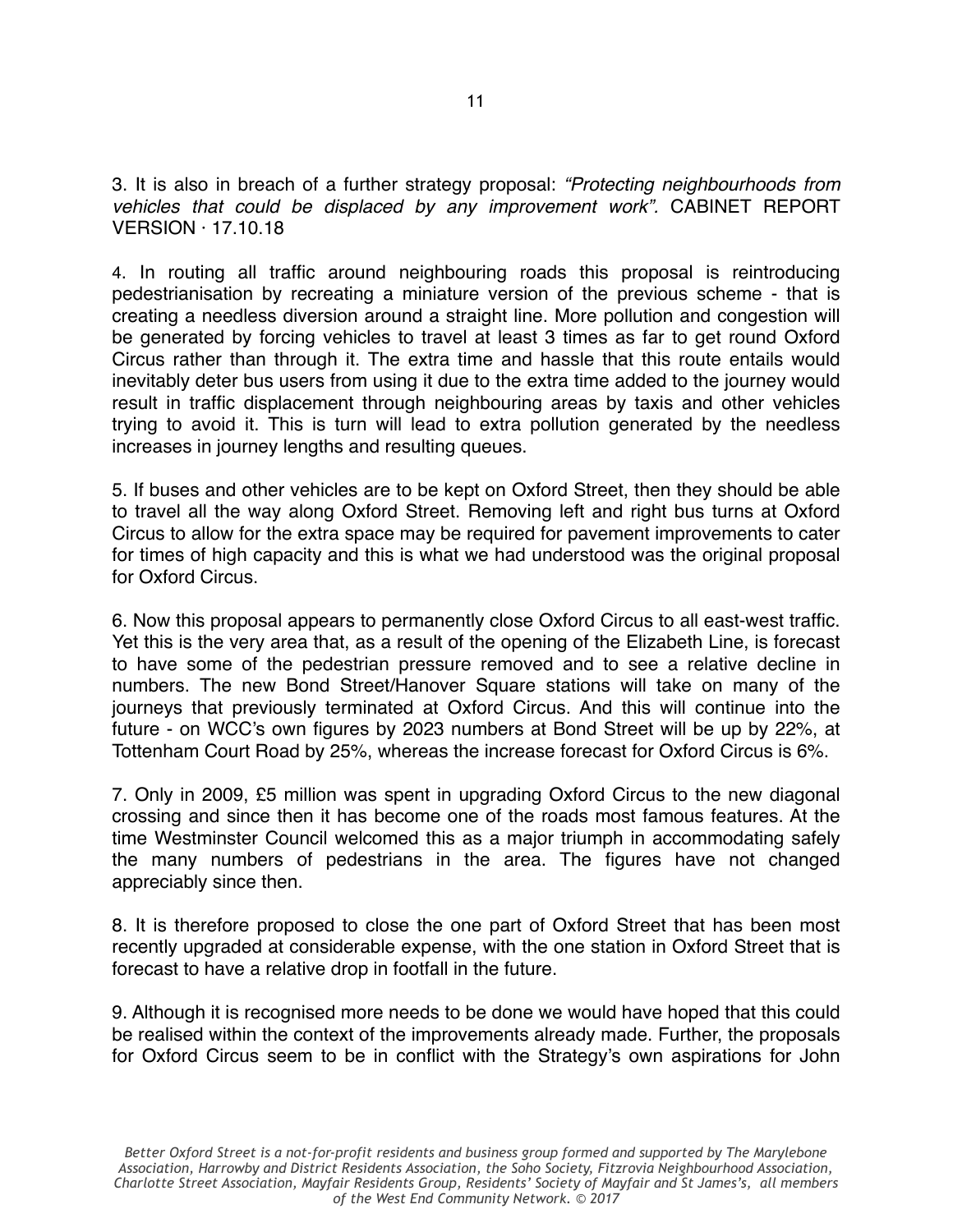Prince's Street which will hardly benefit from having all the Oxford Street traffic routed through it:

"*Encourage use of John Prince's Street by improving pedestrian areas. Introduce new paving, seating, planting and lighting".* CABINET REPORT VERSION · 17,10,18

10. A further issue with John Prince's Street arises if the Oxford Street traffic is to be diverted along it: the bus stands that are presently there would need to be moved, but it is not obvious where they could be relocated that would still be close to Oxford Circus.

11. This creates another issue of concern: the plan already proposes removing bus stands in Harewood Place; it also appears that the stands in Holles Street would need to be relocated if the plans for improvements and developing clear views between Hanover and Cavendish Square are to go forward. But where are these bus stands to go? Even after the proposed TfL reductions there will need to be stands for four busy bus services: 7, 55, 73 and the 159 (to be cut back from Marble Arch when the Elizabeth line comes in to operation). Bus stands are already located in Cavendish and Henrietta Places. It is therefore likely that proposals will re-emerge to use the terminuses previously identified by the rejected TfL led scheme in Welbeck and Wimpole Street. The routing of buses further into Marylebone was an extremely unpopular part of the previous scheme and would be equally unacceptable this time round.

12. Yet a further problem with the closure of Oxford Circus would likely arise in accommodating the additional traffic crossing Upper Regent Street as it would require longer red light phases against north-south traffic. However this traffic already faces considerable congestion from the single lane at Oxford Circus often backing up beyond Langham Place and into Portland Place. Further delays would be highly detrimental for access to Regent Street south of Oxford Circus, especially for buses. The additional congestion will cause more pollution and no doubt result in drivers using alternative routes through the narrow surrounding streets, causing yet further traffic displacement into the surrounding areas.

13. In summary, the potential for inconvenience, displacement, congestion and increased pollution to residents and local businesses from this proposal is significant and the probable gain for pedestrians nominal. The scheme would be particularly concerning if proposed on a 24 hour basis. The large amount of night time traffic that presently uses Oxford Street would end up diverting down neighbouring side streets to avoid a diversion around Oxford Circus.

14. This scheme is wrong for all the same reasons that the previous pedestrianisation scheme was wrong and we are disappointed, and not a little surprised, to see its re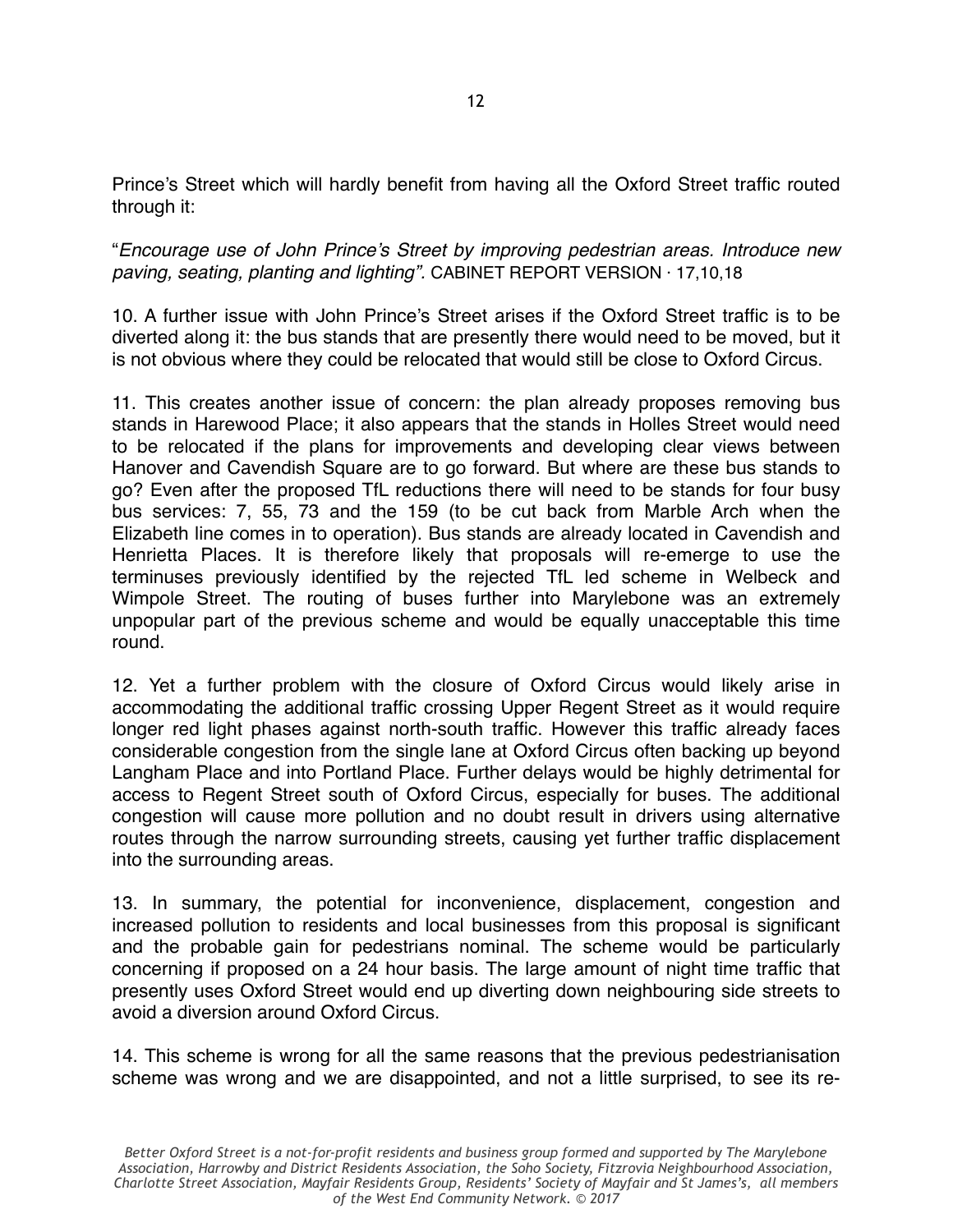emergence now from the wreckage of the latter. It will please no one; the Mayor is "underwhelmed" by it, businesses unimpressed. As for the residents, most are at present totally unaware of these proposals. Indeed most of our member societies only gradually became aware of the true extent of the scheme as the consultation progressed. However, if it does go forward this will change - the West End did not overwhelmingly reject the first scheme only to stand by and see part of it re-introduced this time around.

15. That said, we note that this is at present only a proposal and that no detailed technical work has been carried out to assess the viability of pedestrianising this area, or none that we have seen. Also at this stage no traffic modelling has been undertaken, we are not even clear if the resources exist to satisfactorily trial night time traffic modelling. Certainly no night time figures were ever supplied by TfL under the previous scheme, in spite of many requests. Hopefully further research will bring with it a more measured approach to the issue of overcrowding at Oxford Circus.

## **12. THE DELIVERY PLAN - ZONE 17 - TOTTENHAM COURT ROAD JUNCTION**

1. **CONCERN** - **that there may be a problem stemming from Camden's West End Project.** Restricting Tottenham Court Road to buses only will mean that there will be no available left hand turn north for all the remaining traffic. Considerable congestion could therefore be encountered at this point as the only way will be forward. So traffic wishing to go north will be forced to divert onto side streets prior to this or over-sail and then have to make its way back further east in order to turn north. Either way this will result in a large amount of displacement through the available neighbouring streets with all the resulting consequences of pollution and congestion outlined elsewhere.

2. It is recognised however that the options open to WCC over this are very limited as this part of Oxford Street terminates on the border with Camden. We hope and assume that there has been a certain amount of interaction and dialogue between the two Boroughs concerning their mutual proposals and how they will jointly operate in a way to minimise traffic disruption.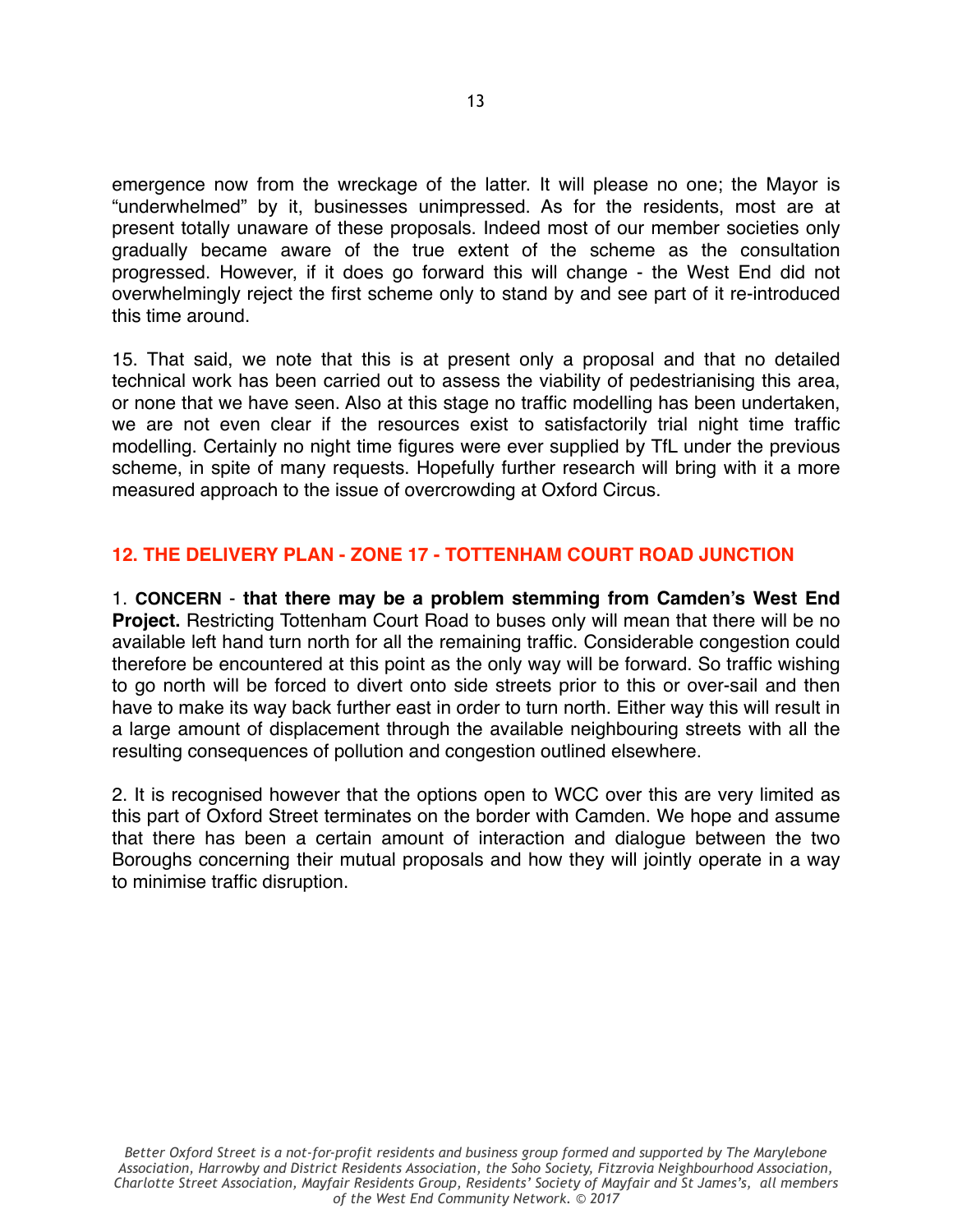#### **SUMMARY**

1. We broadly welcome Westminster's comprehensive new Place Shaping and Delivery Plan. This new district wide approach is applauded and we endorse many of the principles and proposals set out within it.

2. We have listed a number of concerns on which we would appreciate further details over those contained in the present documents. In addition we have major concerns with three Key Proposals which in turn feature in the Delivery Plan, all with priority level I, listed below:

A. The proposal to investigate options to close the section of road around Oxford Circus between John Prince's Street and Great Portland Street to all east-west traffic and pedestrianise it.

B. The proposal to restrict the width of Oxford Street to 2 carriageways only, along its entire length.

C. The proposal to close certain sections of Oxford Street to all traffic other than buses at certain times of the day.

3. These proposals appear to undermine the principle and purpose of keeping Oxford Street open to traffic and would result in outcomes that we previously understood had been unambiguously abandoned by the Council. Further they appear to contradict statements made both during the recent elections and since the abandonment of the joint TfL consultation. They even appear to contradict statements made elsewhere in this present Strategy: such as to keep Oxford Street open as an important traffic corridor for the West End and to take pedestrianisation off the table for good.

4. In the absence of any effective overall traffic mitigation each of these three proposals will threaten the surrounding neighbourhoods with traffic displacement from Oxford Street - with all the resulting undesirable consequences that flow from it, listed above and elsewhere.

5. The most worrying of the three proposals is the scheme for Oxford Circus, which not only violates the promises to abandon pedestrianisation for good made during and after the election but resurrects some of the worst aspects of the Mayor's discredited scheme.

6. However we appreciate however that this is simply a consultation exercise and those with an interest in the area have been invited to share their views on the ideas put forward in it. The tabled proposals stem from Westminster's overall vision for the area